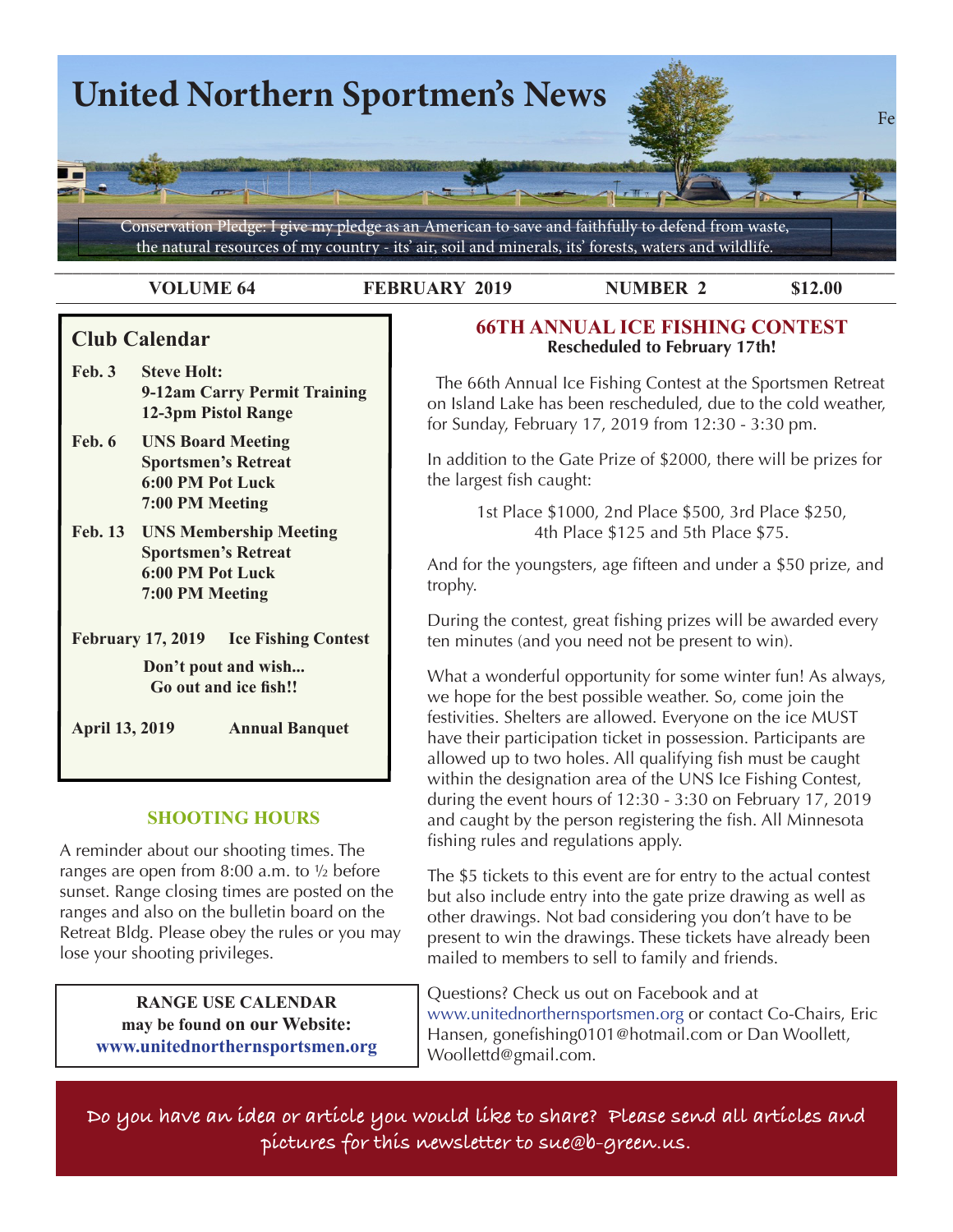# **2019 UNS BANQUET**

The UNS Banquet will be held on Saturday, April 13th at the AAD Shrine Convention & Meeting Facility.

Below is a letter you may give to any sponsors you may get.

To: Members and Friends of the United Northern Sportsmen's Club of the Duluth, Minnesota area

From: Officers and Members of the United Northern Sportsmen's Club

RE: Annual Banquet and Spring Fundraiser, AAD Shrine Convention & Meeting Facility, Saturday, April 13, 2019.

As a member or friend of the United Northern Sportsmen's Club, we would like to take this opportunity to invite you to be a sponsor for our Annual Banquet and Spring Fundraiser. Our 501(C) 3 tax identification number is 36-3510404. We sincerely appreciate your support.

You may participate as a sponsor by providing items that can be entered into one of our raffles or sold in silent auctions. We would greatly appreciate your assistance. Some of the items pledged by supporters in the past include guns, framed prints, weekend packages on the Gunflint Trail, accommodations at Grand Casino in Hinckley, power tools, fishing eq furniture, many gift certificates and much more. Please remember that a gift certificate will bring a customer in you are a retail establishment or restaurant.

The money raised at the Banquet is used for youth outdoor education. Each year we send area youth to the Long Conservation Camp, purchase supplies to support area Youth Firearm Safety, Boy Scouts and other youth program maintain a small bore range and a trail for Firearm safety instruction which is available to all area firearms safet We sponsor a Youth Activity Day which is open to the public and free for participating youth. We promote sport conservation and sensible wildlife management programs.

The United Northern Sportsmen's Club works with local DNR Conservation officers to promote community relations and only and only and  $\alpha$ one occasion, at the request of the DNR, provided funds to mount a road kill wolf which is now on permanent Hermantown schools. We have also donated mounts to Hartley Nature Center.

The Banquet sponsors are provided recognition at the banquet by announcement and listing in the banquet program newsletter that goes out to our 1,600 + members, on our website, Facebook page and members will recommen associates. Donations must be submitted by April 1, 2019, in order to be listed in the program.

For more information or to participate, please contact one of the following: the member presenting this letter of to you; subcommittee chair Duane Lasley 218-310-4273, duanellasley@gmail.com; or Committee Chair Eric H 831-8646.

This letter presented by :



 $640 \times 300$  - Images may be subje

Name: Phone:

Email: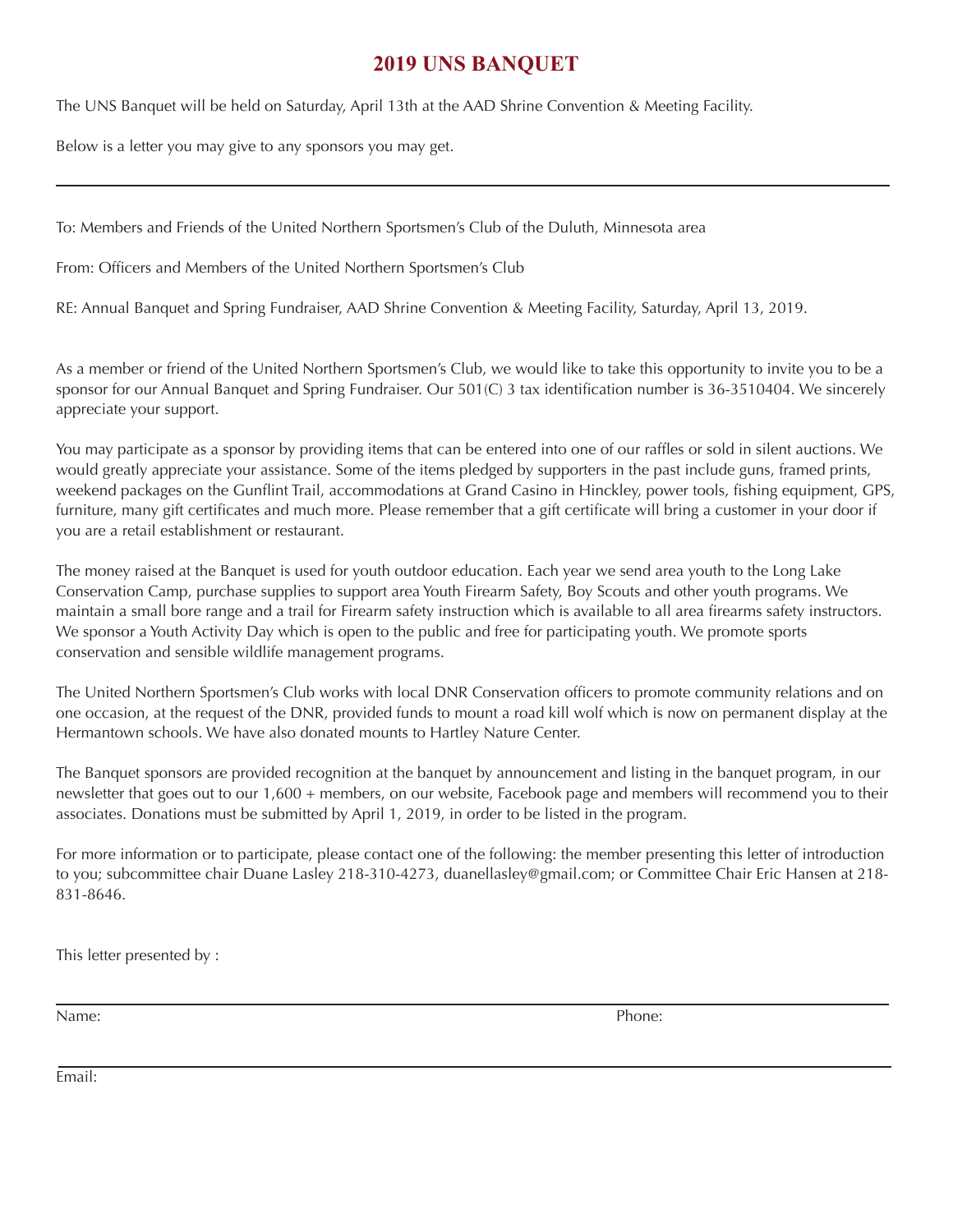#### **UNS MEMBERSHIP MEETING MINUTES FROM JANUARY 9, 2019**

**Call to Order:** by President Tom Wasbotten at 7.00 pm. Conservation Pledge.

**Moment of Silence:** For Pat Jakubek. Don and Pat Jakubek used to be camp hosts for 10+ years.

**Installation of New Officers:** Bob Kuettel read the installation of officers for 2019 election.

**Roll Call of Officers:** Tina Sund, Mike Foy, Duane Lasley, Dave Shrader, Judy Foy, Gene Shaw, Bob Kuettel, Eric Hansen, Tom Wasbotten, Larry Chesney, Kyle Berg and Cody Privette.

**Excused Officers:** John Bathke, Sue Bathke, Mike Drager, Bob Klein and Dan Smestad.

**Correspondence:** SHOT News.

**Agenda Approval:** Motion to approve the agenda with the new additions moved, seconded and carried (M/S/C).

**Reading of Minutes:** Cody Privette read the December Membership Meeting minutes. Motion to accept minutes as read moved, seconded and carried (M/S/C).

**Treasurer's Report - Tina Sund:** as of 12/31/18: Motion made to approve the Treasurer's Report and pay the bills (M/S/C).

**Membership Secretary's Report- Tina Sund:** 1,660 current members. 69 renewals, and 11 2nd notices. Discussion followed about new parking passes.

#### **Committee Reports:**

**Web Master – Eric Hansen:** Posted January newsletter and updated the events page and range reservations.

**Newsletter Editor – Sue Bathke:** Not present.

**Incident Reports – Mike Foy:** Overview was given of the member who slipped and fell on the pistol range and dislocated his shoulder.

**Retreat Improvements & Maintenance – Dave Shrader:** Furnace quit, Como came out and repaired the furnace. Salted slippery walks, and replaced shear pins in the snowblower.

**Grants Committee – Mike Drager:** Not present.

**Volunteer Awards – Dan Smestad:** Not present.

**Facilities Calendar – Bob Kuettel:** 1/10, 1/17, 1/24, 1/31 the retreat is reserved from 7pm to 8:30pm for the E-scouting course.

**Finance Report – John Bathke:** John not present. Will meet 2/4.

#### **OLD BUSINESS:**

**UNS Website Committee – Bob Kuettel:** Spoke to Lance Parthe, we have six categories with 4-5 bullets under each category. We could use any photos available for the new website..

**Ice Fishing Contest January 27, 2019 – Eric Hansen:** Nothing new to share. Jason Manning with MC, Famous Daves will cater, we have the license for the contest. We could use help at 9am on 1/26 to setup.

**UNS Banquet April 13, 2019 – Eric Hansen:** Banquet planning meeting 1/21 1pm at Perkins by the mall.

#### **NEW BUSINESS:**

**Summer Fishing Contest June 7 & 8, 2019 – Tom Wasbotten:** BOD has set the date for the summer fishing contest on 6/7 & 6/8, 2019. Pat and Debbie McAuliffe will chair again this year.

**School of Fish June 9, 2019 – Gene Shaw:** School of fish will be 6/9 2019 and will take 20 kids.

**Members sick or in distress:** None.

**Adjournment:** Motion was made to adjourn (M/S/C).

Respectfully submitted by Cody Privette, Secretary

The next meetings will be the February BOD meeting on February 6th; the February Membership meeting on February 13th. Both will be held at 7pm at the retreat.